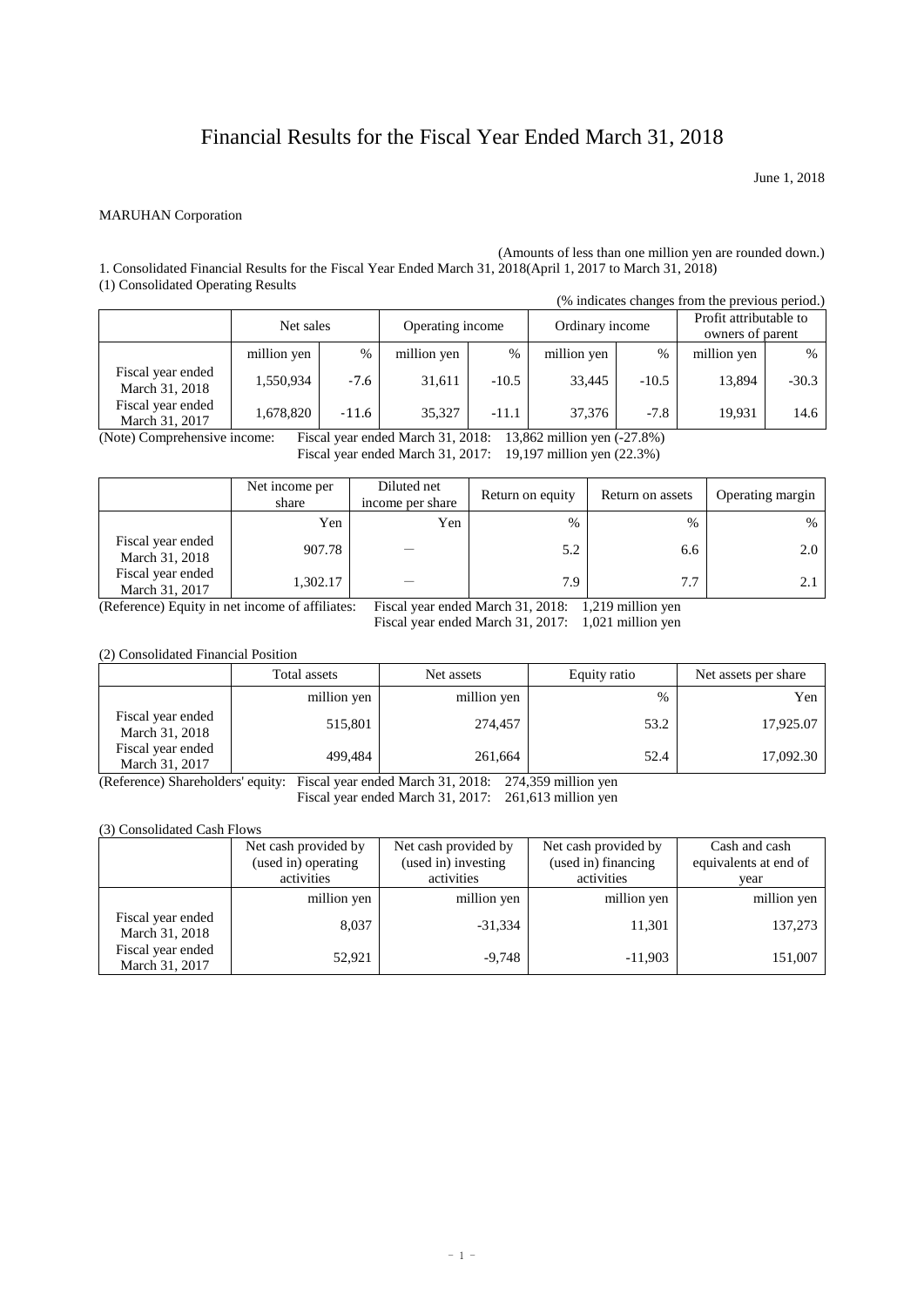2.Non-consolidated Financial Results for the Fiscal Year Ended March 31, 2018 (April 1, 2017 to March 31, 2018)  $(%$  indicates changes from the previous period.)

|                                     | $(1)$ ron consondated operating results |        |                  | $\sim$ maneated enamely from the previous period. |                 |         |             |         |
|-------------------------------------|-----------------------------------------|--------|------------------|---------------------------------------------------|-----------------|---------|-------------|---------|
|                                     | Net sales                               |        | Operating income |                                                   | Ordinary income |         | Net income  |         |
|                                     | million yen                             | %      | million yen      | $\frac{0}{0}$                                     | million yen     | $\%$    | million yen | $\%$    |
| Fiscal year ended<br>March 31, 2018 | 1.515.809                               | $-7.8$ | 27.452           | $-9.7$                                            | 28.188          | $-11.8$ | 9.977       | $-39.8$ |
| Fiscal year ended<br>March 31, 2017 | 1.644.170                               | -11.9  | 30.412           | $-13.0$                                           | 31,946          | $-9.3$  | 16.581      | 16.8    |

|                                  | Net income per share | Diluted net income per share |
|----------------------------------|----------------------|------------------------------|
|                                  | Yen                  | Yen                          |
| Fiscal year ended March 31, 2018 | 651.89               |                              |
| Fiscal year ended March 31, 2017 | 1.083.31             |                              |

(2) Non-consolidated Financial Position

|                                     | Total assets | Net assets  | Equity ratio | Net assets per share |
|-------------------------------------|--------------|-------------|--------------|----------------------|
|                                     | million yen  | million yen | $\%$         | Yen                  |
| Fiscal year ended<br>March 31, 2018 | 372,765      | 254,978     | 68.4         | 16,658.85            |
| Fiscal year ended<br>March 31, 2017 | 386,371      | 245,607     | 63.6         | 16,046.55            |

(Reference) Shareholder's equity: Fiscal year ended March 31, 2018: 254,978 million yen Fiscal year ended March 31, 2017: 245,607 million yen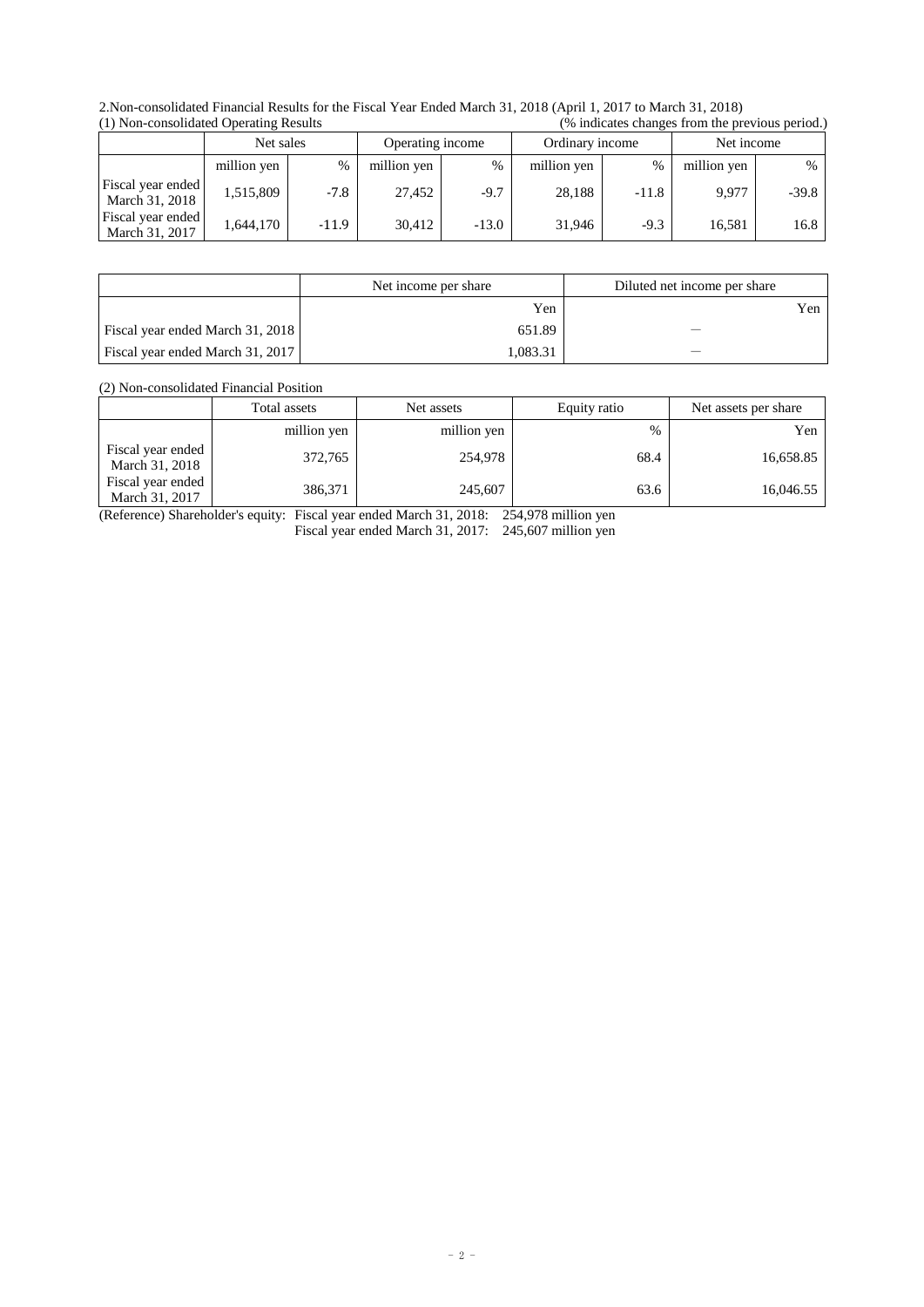## 1. Consolidated Financial Statements

(1) Consolidated Balance Sheets

| Previous Fiscal Year<br>Current Fiscal Year<br>(as of March 31, 2017)<br>(As of March 31, 2018)<br>Assets<br>Current assets<br>Cash and deposits<br>152,571<br>137,386<br>Accounts receivable-trade<br>1,085<br>1,050<br>74,380<br>99,772<br>Loans and bills discounted in banking business<br>Merchandise<br>2,120<br>1,948<br>3,309<br>Raw materials and supplies<br>2,905<br>4,225<br>4,580<br>Prepaid expenses<br>Deferred tax assets<br>18,994<br>15,488<br>Accounts receivable-other<br>1,331<br>1,618<br>665<br>Income taxes receivable<br>Other<br>2,732<br>3,272<br>Allowance for doubtful accounts<br>$-816$<br>$-1,740$<br>259,530<br>Total current assets<br>267,352<br>Non-current assets<br>Property, plant and equipment<br>Buildings and structures (net)<br>101,043<br>92,602<br>Tools, furniture and fixtures (net)<br>16,513<br>14,875<br>Land<br>57,799<br>56,390<br>Golf courses<br>11,687<br>11,696<br>1,439<br>2,133<br>Construction in progress<br>1,083<br>1,191<br>Other (net)<br>189,673<br>Total property, plant and equipment<br>178,782<br>Intangible assets<br>Goodwill<br>709<br>160<br>Leasehold right<br>5,432<br>5,288<br>890<br>Software<br>906 |       |     | (Unit: million yen) |
|-------------------------------------------------------------------------------------------------------------------------------------------------------------------------------------------------------------------------------------------------------------------------------------------------------------------------------------------------------------------------------------------------------------------------------------------------------------------------------------------------------------------------------------------------------------------------------------------------------------------------------------------------------------------------------------------------------------------------------------------------------------------------------------------------------------------------------------------------------------------------------------------------------------------------------------------------------------------------------------------------------------------------------------------------------------------------------------------------------------------------------------------------------------------------------------|-------|-----|---------------------|
|                                                                                                                                                                                                                                                                                                                                                                                                                                                                                                                                                                                                                                                                                                                                                                                                                                                                                                                                                                                                                                                                                                                                                                                     |       |     |                     |
|                                                                                                                                                                                                                                                                                                                                                                                                                                                                                                                                                                                                                                                                                                                                                                                                                                                                                                                                                                                                                                                                                                                                                                                     |       |     |                     |
|                                                                                                                                                                                                                                                                                                                                                                                                                                                                                                                                                                                                                                                                                                                                                                                                                                                                                                                                                                                                                                                                                                                                                                                     |       |     |                     |
|                                                                                                                                                                                                                                                                                                                                                                                                                                                                                                                                                                                                                                                                                                                                                                                                                                                                                                                                                                                                                                                                                                                                                                                     |       |     |                     |
|                                                                                                                                                                                                                                                                                                                                                                                                                                                                                                                                                                                                                                                                                                                                                                                                                                                                                                                                                                                                                                                                                                                                                                                     |       |     |                     |
|                                                                                                                                                                                                                                                                                                                                                                                                                                                                                                                                                                                                                                                                                                                                                                                                                                                                                                                                                                                                                                                                                                                                                                                     |       |     |                     |
|                                                                                                                                                                                                                                                                                                                                                                                                                                                                                                                                                                                                                                                                                                                                                                                                                                                                                                                                                                                                                                                                                                                                                                                     |       |     |                     |
|                                                                                                                                                                                                                                                                                                                                                                                                                                                                                                                                                                                                                                                                                                                                                                                                                                                                                                                                                                                                                                                                                                                                                                                     |       |     |                     |
|                                                                                                                                                                                                                                                                                                                                                                                                                                                                                                                                                                                                                                                                                                                                                                                                                                                                                                                                                                                                                                                                                                                                                                                     |       |     |                     |
|                                                                                                                                                                                                                                                                                                                                                                                                                                                                                                                                                                                                                                                                                                                                                                                                                                                                                                                                                                                                                                                                                                                                                                                     |       |     |                     |
|                                                                                                                                                                                                                                                                                                                                                                                                                                                                                                                                                                                                                                                                                                                                                                                                                                                                                                                                                                                                                                                                                                                                                                                     |       |     |                     |
|                                                                                                                                                                                                                                                                                                                                                                                                                                                                                                                                                                                                                                                                                                                                                                                                                                                                                                                                                                                                                                                                                                                                                                                     |       |     |                     |
|                                                                                                                                                                                                                                                                                                                                                                                                                                                                                                                                                                                                                                                                                                                                                                                                                                                                                                                                                                                                                                                                                                                                                                                     |       |     |                     |
|                                                                                                                                                                                                                                                                                                                                                                                                                                                                                                                                                                                                                                                                                                                                                                                                                                                                                                                                                                                                                                                                                                                                                                                     |       |     |                     |
|                                                                                                                                                                                                                                                                                                                                                                                                                                                                                                                                                                                                                                                                                                                                                                                                                                                                                                                                                                                                                                                                                                                                                                                     |       |     |                     |
|                                                                                                                                                                                                                                                                                                                                                                                                                                                                                                                                                                                                                                                                                                                                                                                                                                                                                                                                                                                                                                                                                                                                                                                     |       |     |                     |
|                                                                                                                                                                                                                                                                                                                                                                                                                                                                                                                                                                                                                                                                                                                                                                                                                                                                                                                                                                                                                                                                                                                                                                                     |       |     |                     |
|                                                                                                                                                                                                                                                                                                                                                                                                                                                                                                                                                                                                                                                                                                                                                                                                                                                                                                                                                                                                                                                                                                                                                                                     |       |     |                     |
|                                                                                                                                                                                                                                                                                                                                                                                                                                                                                                                                                                                                                                                                                                                                                                                                                                                                                                                                                                                                                                                                                                                                                                                     |       |     |                     |
|                                                                                                                                                                                                                                                                                                                                                                                                                                                                                                                                                                                                                                                                                                                                                                                                                                                                                                                                                                                                                                                                                                                                                                                     |       |     |                     |
|                                                                                                                                                                                                                                                                                                                                                                                                                                                                                                                                                                                                                                                                                                                                                                                                                                                                                                                                                                                                                                                                                                                                                                                     |       |     |                     |
|                                                                                                                                                                                                                                                                                                                                                                                                                                                                                                                                                                                                                                                                                                                                                                                                                                                                                                                                                                                                                                                                                                                                                                                     |       |     |                     |
|                                                                                                                                                                                                                                                                                                                                                                                                                                                                                                                                                                                                                                                                                                                                                                                                                                                                                                                                                                                                                                                                                                                                                                                     |       |     |                     |
|                                                                                                                                                                                                                                                                                                                                                                                                                                                                                                                                                                                                                                                                                                                                                                                                                                                                                                                                                                                                                                                                                                                                                                                     |       |     |                     |
|                                                                                                                                                                                                                                                                                                                                                                                                                                                                                                                                                                                                                                                                                                                                                                                                                                                                                                                                                                                                                                                                                                                                                                                     |       |     |                     |
|                                                                                                                                                                                                                                                                                                                                                                                                                                                                                                                                                                                                                                                                                                                                                                                                                                                                                                                                                                                                                                                                                                                                                                                     |       |     |                     |
|                                                                                                                                                                                                                                                                                                                                                                                                                                                                                                                                                                                                                                                                                                                                                                                                                                                                                                                                                                                                                                                                                                                                                                                     |       |     |                     |
|                                                                                                                                                                                                                                                                                                                                                                                                                                                                                                                                                                                                                                                                                                                                                                                                                                                                                                                                                                                                                                                                                                                                                                                     |       |     |                     |
|                                                                                                                                                                                                                                                                                                                                                                                                                                                                                                                                                                                                                                                                                                                                                                                                                                                                                                                                                                                                                                                                                                                                                                                     | Other | 182 | 165                 |
| Total intangible assets<br>7,231<br>6,505                                                                                                                                                                                                                                                                                                                                                                                                                                                                                                                                                                                                                                                                                                                                                                                                                                                                                                                                                                                                                                                                                                                                           |       |     |                     |
| Investments and other assets                                                                                                                                                                                                                                                                                                                                                                                                                                                                                                                                                                                                                                                                                                                                                                                                                                                                                                                                                                                                                                                                                                                                                        |       |     |                     |
| Investment securities<br>8,388<br>9,773                                                                                                                                                                                                                                                                                                                                                                                                                                                                                                                                                                                                                                                                                                                                                                                                                                                                                                                                                                                                                                                                                                                                             |       |     |                     |
| Long-term loans receivable<br>804<br>20,743                                                                                                                                                                                                                                                                                                                                                                                                                                                                                                                                                                                                                                                                                                                                                                                                                                                                                                                                                                                                                                                                                                                                         |       |     |                     |
| Long-term prepaid expenses<br>1,493<br>1,413                                                                                                                                                                                                                                                                                                                                                                                                                                                                                                                                                                                                                                                                                                                                                                                                                                                                                                                                                                                                                                                                                                                                        |       |     |                     |
| Guarantee deposits<br>13,612<br>12,674                                                                                                                                                                                                                                                                                                                                                                                                                                                                                                                                                                                                                                                                                                                                                                                                                                                                                                                                                                                                                                                                                                                                              |       |     |                     |
| Construction assistance fund receivables<br>3,754<br>5,953                                                                                                                                                                                                                                                                                                                                                                                                                                                                                                                                                                                                                                                                                                                                                                                                                                                                                                                                                                                                                                                                                                                          |       |     |                     |
| Deferred tax assets<br>11,407<br>13,257                                                                                                                                                                                                                                                                                                                                                                                                                                                                                                                                                                                                                                                                                                                                                                                                                                                                                                                                                                                                                                                                                                                                             |       |     |                     |
| Other<br>2,152<br>2,275                                                                                                                                                                                                                                                                                                                                                                                                                                                                                                                                                                                                                                                                                                                                                                                                                                                                                                                                                                                                                                                                                                                                                             |       |     |                     |
| Allowance for doubtful accounts<br>$-762$<br>$-730$                                                                                                                                                                                                                                                                                                                                                                                                                                                                                                                                                                                                                                                                                                                                                                                                                                                                                                                                                                                                                                                                                                                                 |       |     |                     |
| Total investments and other assets<br>43,049<br>63,162                                                                                                                                                                                                                                                                                                                                                                                                                                                                                                                                                                                                                                                                                                                                                                                                                                                                                                                                                                                                                                                                                                                              |       |     |                     |
| Total non-current assets<br>239,954<br>248,449                                                                                                                                                                                                                                                                                                                                                                                                                                                                                                                                                                                                                                                                                                                                                                                                                                                                                                                                                                                                                                                                                                                                      |       |     |                     |
| 499,484<br>Total assets<br>515,801                                                                                                                                                                                                                                                                                                                                                                                                                                                                                                                                                                                                                                                                                                                                                                                                                                                                                                                                                                                                                                                                                                                                                  |       |     |                     |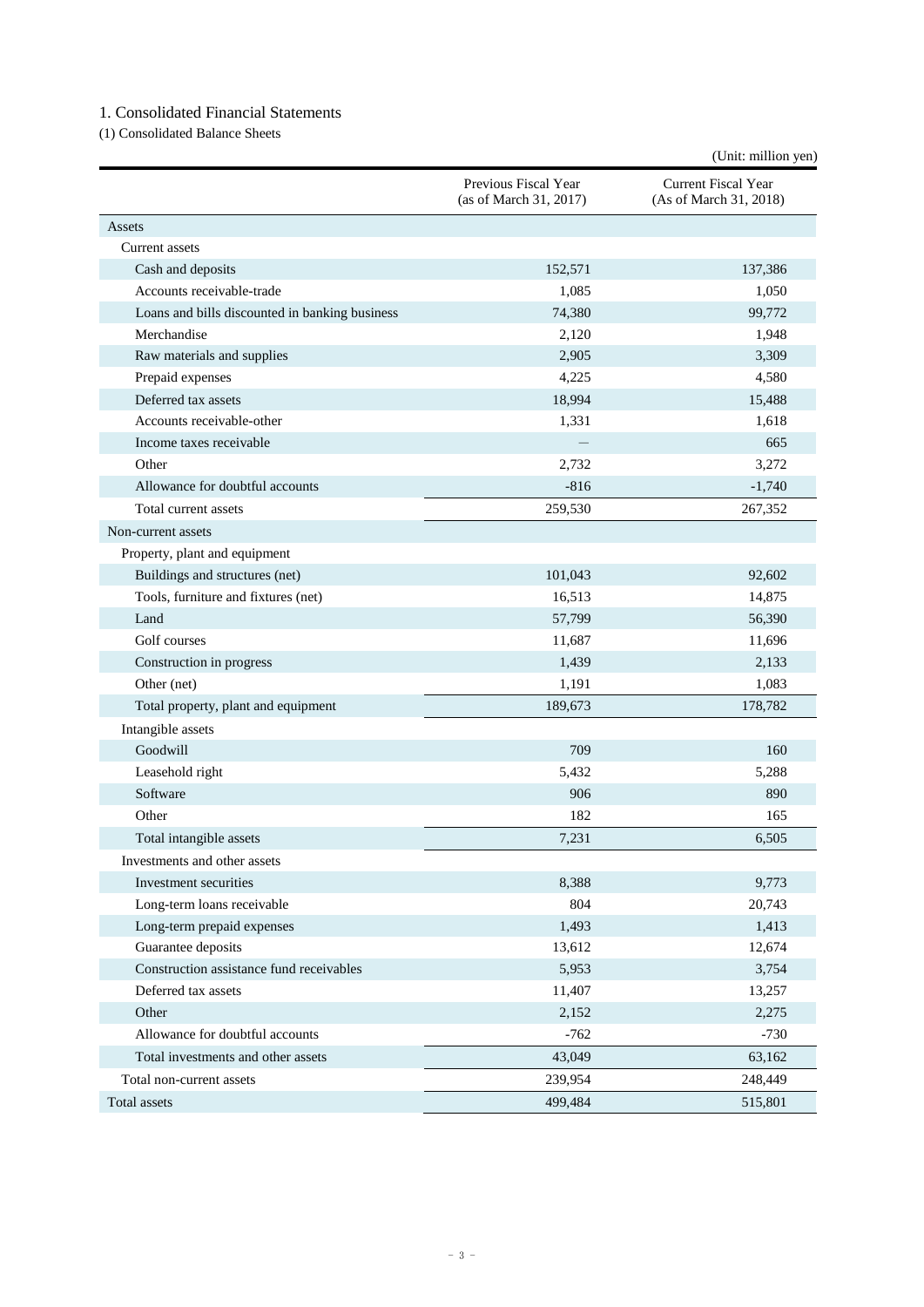|                                                       |                                                | (Unit: million yen)                                  |
|-------------------------------------------------------|------------------------------------------------|------------------------------------------------------|
|                                                       | Previous Fiscal Year<br>(as of March 31, 2017) | <b>Current Fiscal Year</b><br>(As of March 31, 2018) |
| Liabilities                                           |                                                |                                                      |
| <b>Current liabilities</b>                            |                                                |                                                      |
| Notes and accounts payable-trade                      | 6,416                                          | 4,666                                                |
| Electronically recorded obligations-operating         | 17,855                                         | 16,829                                               |
| Short-term loans payable                              |                                                | 2,607                                                |
| Current portion of bonds                              | 232                                            | 226                                                  |
| Current portion of long-term loans payable            | 31,992                                         | 28,223                                               |
| Lease obligations                                     | 289                                            | 263                                                  |
| Accounts payable-other                                | 16,393                                         | 13,830                                               |
| Accrued expenses                                      | 5,091                                          | 5,014                                                |
| Income taxes payable                                  | 5,938                                          | 770                                                  |
| Accrued consumption taxes                             | 2,102                                          | 2,608                                                |
| Deposits received                                     | 8,563                                          | 8,856                                                |
| Provision for bonuses                                 | 3,005                                          | 2,706                                                |
| Notes payable-facilities                              | 568                                            | 637                                                  |
| Asset retirement obligations                          | 274                                            | 503                                                  |
| Deposits in banking business                          | 65,386                                         | 68,218                                               |
| Other                                                 | 1,610                                          | 870                                                  |
| Total current liabilities                             | 165,722                                        | 156,833                                              |
| Non-current liabilities                               |                                                |                                                      |
| Bonds payable                                         | 1,084                                          | 678                                                  |
| Long-term loans payable                               | 43,188                                         | 56,637                                               |
| Lease obligations                                     | 4,673                                          | 4,410                                                |
| Deferred tax liabilities                              | 68                                             | 54                                                   |
| Provision for directors' retirement benefits          | 4,609                                          | 4,098                                                |
| Net defined benefit liability                         | 4,832                                          | 5,167                                                |
| Asset retirement obligations                          | 8,056                                          | 8,012                                                |
| Other                                                 | 5,583                                          | 5,452                                                |
| Total non-current liabilities                         | 72,097                                         | 84,511                                               |
| Total liabilities                                     | 237,820                                        | 241,344                                              |
| Net Assets                                            |                                                |                                                      |
| Shareholders' equity                                  |                                                |                                                      |
| Capital stock                                         | 10,000                                         | 10,000                                               |
| Capital surplus                                       | 1,544                                          | 1,544                                                |
| Retained earnings                                     | 246,432                                        | 259,408                                              |
| Treasury shares                                       | $-466$                                         | $-466$                                               |
|                                                       |                                                |                                                      |
| Total shareholders' equity                            | 257,510                                        | 270,486                                              |
| Accumulated other comprehensive income                |                                                |                                                      |
| Valuation difference on available-for-sale securities | 736                                            | 1,070                                                |
| Deferred gains or losses on hedges                    | $-55$                                          | $-84$                                                |
| Foreign currency translation adjustment               | 4,220                                          | 3,335                                                |
| Remeasurements of defined benefit plans               | $-799$                                         | $-449$                                               |
| Total accumulated other comprehensive income          | 4,102                                          | 3,873                                                |
| Non-controlling interests                             | 51                                             | 97                                                   |
| Total net assets                                      | 261,664                                        | 274,457                                              |
| Total liabilities and net assets                      | 499,484                                        | 515,801                                              |

- 4 -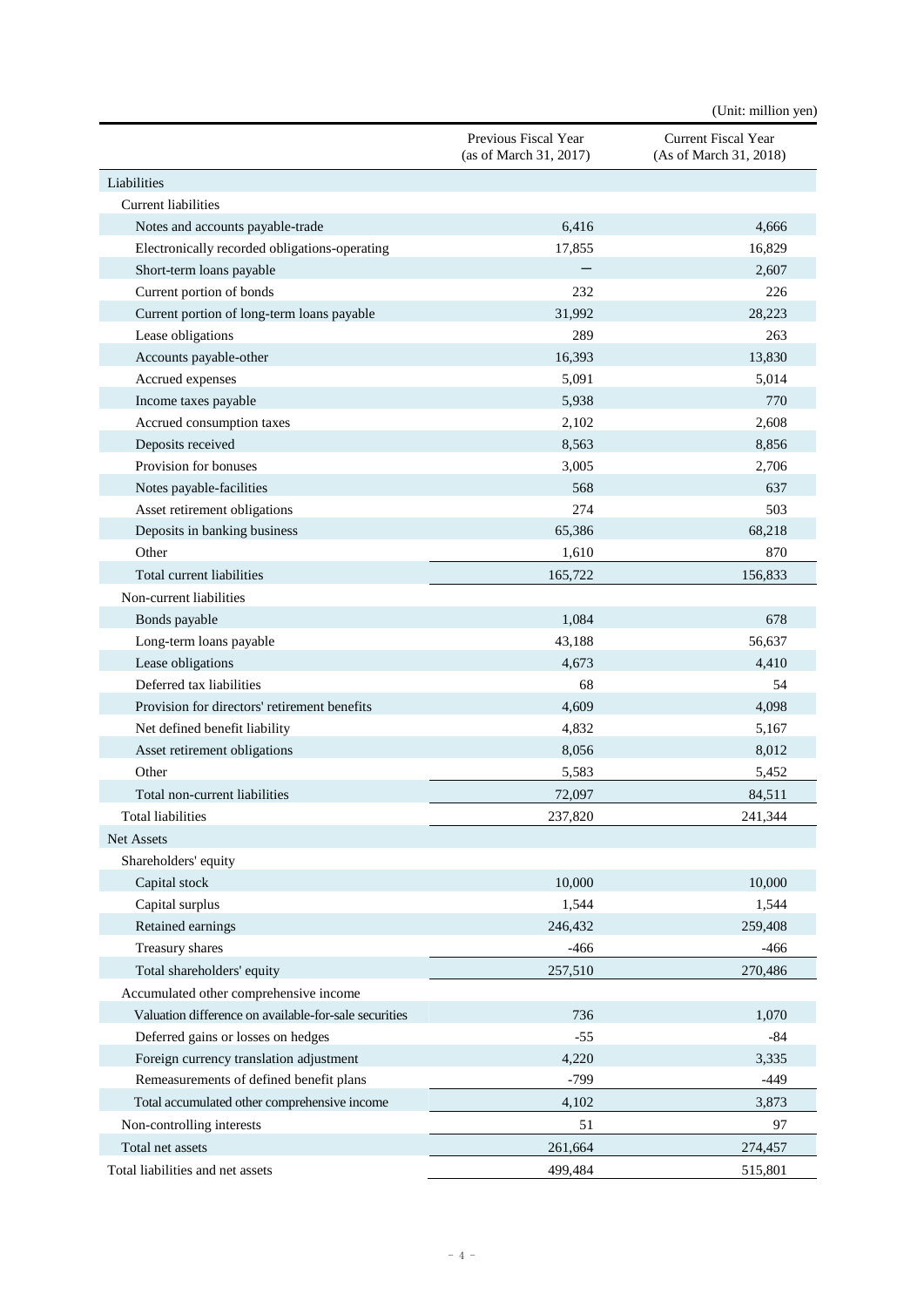(2) Consolidated Statements of Income and Consolidated Statements of Comprehensive Income

Consolidated Statements of Income

|                                                  |                                                                   | (Unit: million yen)                                              |
|--------------------------------------------------|-------------------------------------------------------------------|------------------------------------------------------------------|
|                                                  | Previous Fiscal Year<br>(From April 1, 2016<br>to March 31, 2017) | Current Fiscal Year<br>(From April 1, 2017<br>to March 31, 2018) |
| Net sales                                        | 1,678,820                                                         | 1,550,934                                                        |
| Cost of sales                                    | 1,618,589                                                         | 1,493,908                                                        |
| Gross profit                                     | 60,231                                                            | 57,026                                                           |
| Selling, general and administrative expenses     | 24,903                                                            | 25,414                                                           |
| Operating income                                 | 35,327                                                            | 31,611                                                           |
| Non-operating income                             |                                                                   |                                                                  |
| Interest and dividends income                    | 252                                                               | 383                                                              |
| Foreign exchange gains                           | 141                                                               |                                                                  |
| Rent income                                      | 1,459                                                             | 1,262                                                            |
| Income from IC card receipts                     | 350                                                               | 303                                                              |
| Share of profit of entities accounted for using  | 1,021                                                             | 1,219                                                            |
| equity method                                    |                                                                   |                                                                  |
| Other                                            | 767                                                               | 858                                                              |
| Total non-operating income                       | 3,992                                                             | 4,026                                                            |
| Non-operating expenses                           |                                                                   |                                                                  |
| Interest expenses                                | 1,187                                                             | 1,064                                                            |
| Foreign exchange losses                          |                                                                   | 543                                                              |
| Rent expenses                                    | 337                                                               | 219                                                              |
| Provision of allowance for doubtful accounts     | 17                                                                | 3                                                                |
| Commission fee                                   | 310                                                               | 298                                                              |
| Other                                            | 90                                                                | 62                                                               |
| Total non-operating expenses                     | 1,942                                                             | 2,193                                                            |
| Ordinary income                                  | 37,376                                                            | 33,445                                                           |
| Extraordinary income                             |                                                                   |                                                                  |
| Gain on sales of non-current assets              | 202                                                               | 163                                                              |
| Reversal of provision for directors' retirement  |                                                                   | 543                                                              |
| benefits                                         |                                                                   |                                                                  |
| Total extraordinary income                       | 202                                                               | 707                                                              |
| <b>Extraordinary</b> loss                        |                                                                   |                                                                  |
| Loss on sales of non-current assets              | 163                                                               | 264                                                              |
| Loss on abandonment of non-current assets        | 450                                                               | 575                                                              |
| Loss on cancellation of rental contracts         |                                                                   | 1,848                                                            |
| Impairment loss                                  | 4,317                                                             | 9,748                                                            |
| Loss on valuation of shares of subsidiaries and  |                                                                   | 68                                                               |
| associates                                       |                                                                   |                                                                  |
| Other                                            | $\mathbf{0}$                                                      | $\mathbf{0}$                                                     |
| Total extraordinary loss                         | 4,932                                                             | 12,506                                                           |
| Income before income taxes                       | 32,646                                                            | 21,646                                                           |
| Income taxes-current                             | 14,003                                                            | 6,241                                                            |
| Income taxes-deferred                            | $-1,288$                                                          | 1,510                                                            |
| Total income taxes                               | 12,714                                                            | 7,751                                                            |
| Net income                                       | 19,931                                                            | 13,894                                                           |
| Profit attributable to non-controlling interests |                                                                   | $\theta$                                                         |
| Profit attributable to owners of parent          | 19,931                                                            | 13,894                                                           |